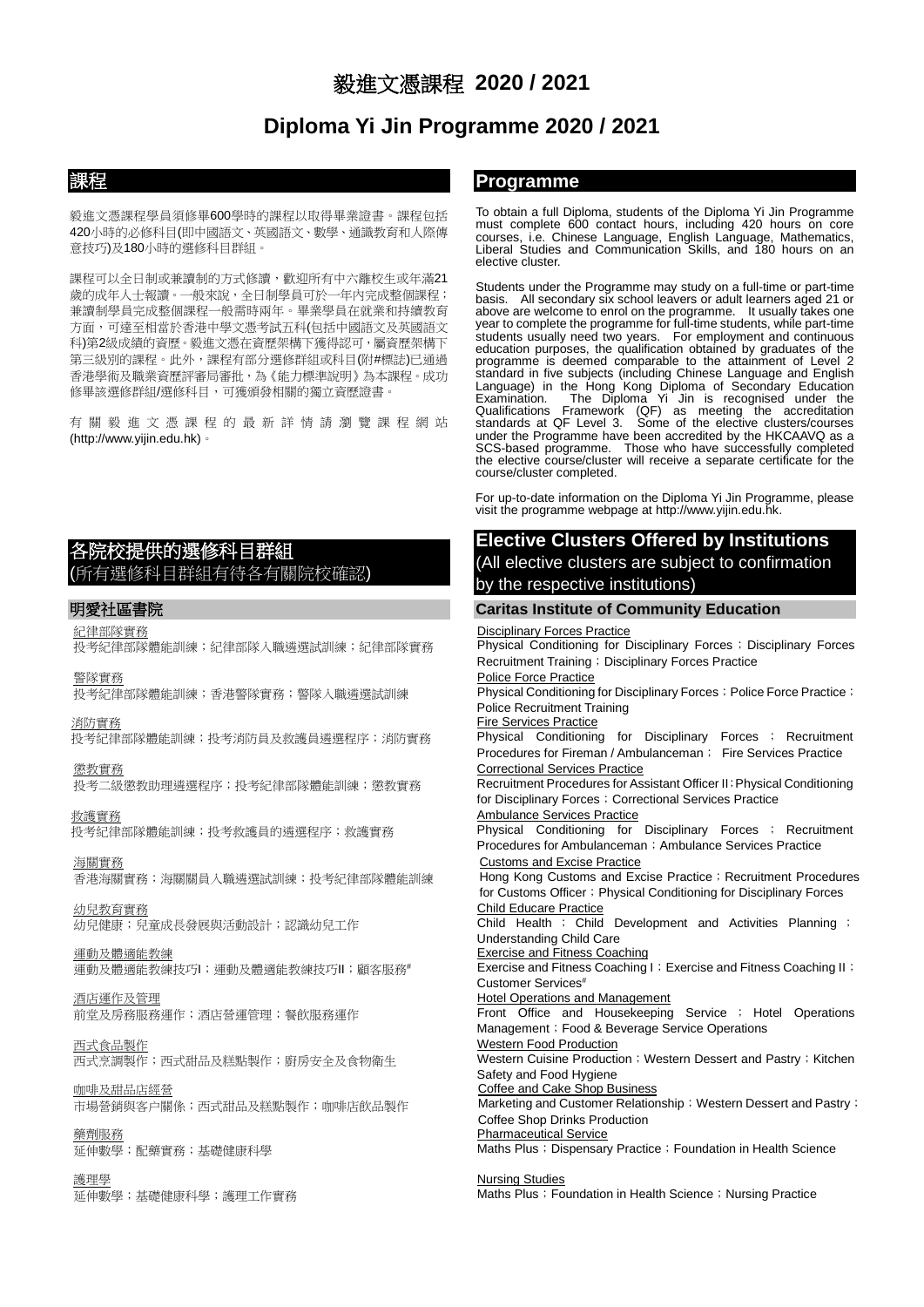社會服務 \_\_\_\_\_\_\_\_\_<br>心理學導論;服務策劃及助人技巧;社會政策及社會福利導論

公務員(文職)實務 延伸數學;公共行政管理導論;公務員(文職)實務及投考準備

商業會計及管理 商業會計;電腦會計;管理學概論

設計學 (時裝、平面及室內) 平面設計;室內設計;時裝設計

香港航運業實務 延伸數學;香港航運業概述;海事運作與輪機

建造業人才訓練 延伸數學;土木及屋宇建造基本工藝;香港建造業概述

美容、化妝及形象設計 專業及潮流化妝造型設計;皮膚護理;個人形象設計

動物護理 動物護理 (助理員入門) ;顧客服務#;延伸數學

航空學基礎 航空學概論;航空業與機場運作基礎;延伸數學

數碼電子科技 (電子競技) 電子競技技術概論;電腦組裝及網絡技術應用;延伸數學

創新科技應用 (航拍及3D打印) 航拍及影像處理;創意3D模型打印製作;延伸數學

復康護理實務 物理治療助理;職業治療助理;延伸數學

基礎善別輔導與服務 善別服務基礎;顧客服務#;哀傷支援基礎

電影製作基礎 電影製作前期籌備工作;影片製作;電影後期製作

社區心理學 基礎心理學;兒童心理學;正向心理學

香薰美容及身體護理 皮膚護理;美容及纖體儀器療程;香薰護理

新娘化妝、頭髮造型及美甲技術# 新娘化妝及頭髮造型;美甲及手足護理;殖甲技術

# 該選修群組/選修科目已通過香港學術及職業資歷評審局審批,為《能力 標準說明》為本課程。成功修畢該選修群組/選修科目,可獲頒發相關的 獨立資歷證書。

■ 3568 8688 www.cice.edu.hk/yj Social Service Introduction to Psychology; Services Planning and Helping Skills; Introduction to Social Policy and Social Welfare; Civil Service (Clerical) Practice Maths Plus; Introduction to Public Administration; Preparation for Civil Service (Clerical) Recruitment Business Accounting and Management Business Accounting; Computerized Accounting; Introduction to Management Design Studies (Fashion, Graphic and Interior) Graphic Design; Interior Design; Fashion Design

**Hong Kong Maritime Industry Practice** Maths Plus; Introduction to Hong Kong Maritime Industry; Maritime Operations and Engineering

Construction Industry Training Maths Plus; Civil & Building Construction Basic Craft; Introduction to Hong Kong Construction Industry Beauty, Make-up and Image Design Professional and Trendy Make-up; Skin Care; Personal Image

Animal Care Animal Care (Assistant Foundation) ; Customer Services<sup>#</sup>; Maths Plus Foundations of Aviation Studies Introduction to Aviation; Foundations in Aviation Industry and Airport Operation: Maths Plus Digital Electronics Technology (eSports) Introduction to eSports; Computer Assembly and Network Technology Applications; Maths Plus Innovative Technology Applications (Aerial Photography and 3D printing) Aerial Photography and Image Processing ; Creative 3D Printing Model Production; Maths Plus Rehabilitation Practice Physiotherapist Assistant; Occupational Therapist Assistant; Maths Plus **Introductory Hospice Counseling and Service** Foundation of Hospice Care; Customer Services<sup>#</sup>; Basic Bereavement Support Fundamentals of Film Production Pre-production Planning for Film Making; Video Production; Postproduction for Film Making Community Psychology Elementary Psychology ; Child Psychology ; Positive Psychology Aromatherapy of Beauty and Body Care Skin Care ; Beauty and Slimming Equipment Applications ; Aromatherapy#

Bridal Make-up, Hair Design and Nail Technology<sup>#</sup> Bridal Make-up and Hair Styling; Manicure and Pedicure and Nail Art; Nail Technology

# This elective course/cluster under the DYJ programme has been accredited by the HKCAAVQ as a SCS-based programme. Those who have successfully completed the elective course/cluster concerned will receive a separate certificate for the course(s)/cluster completed.

■ 3568 8688 www.cice.edu.hk/yj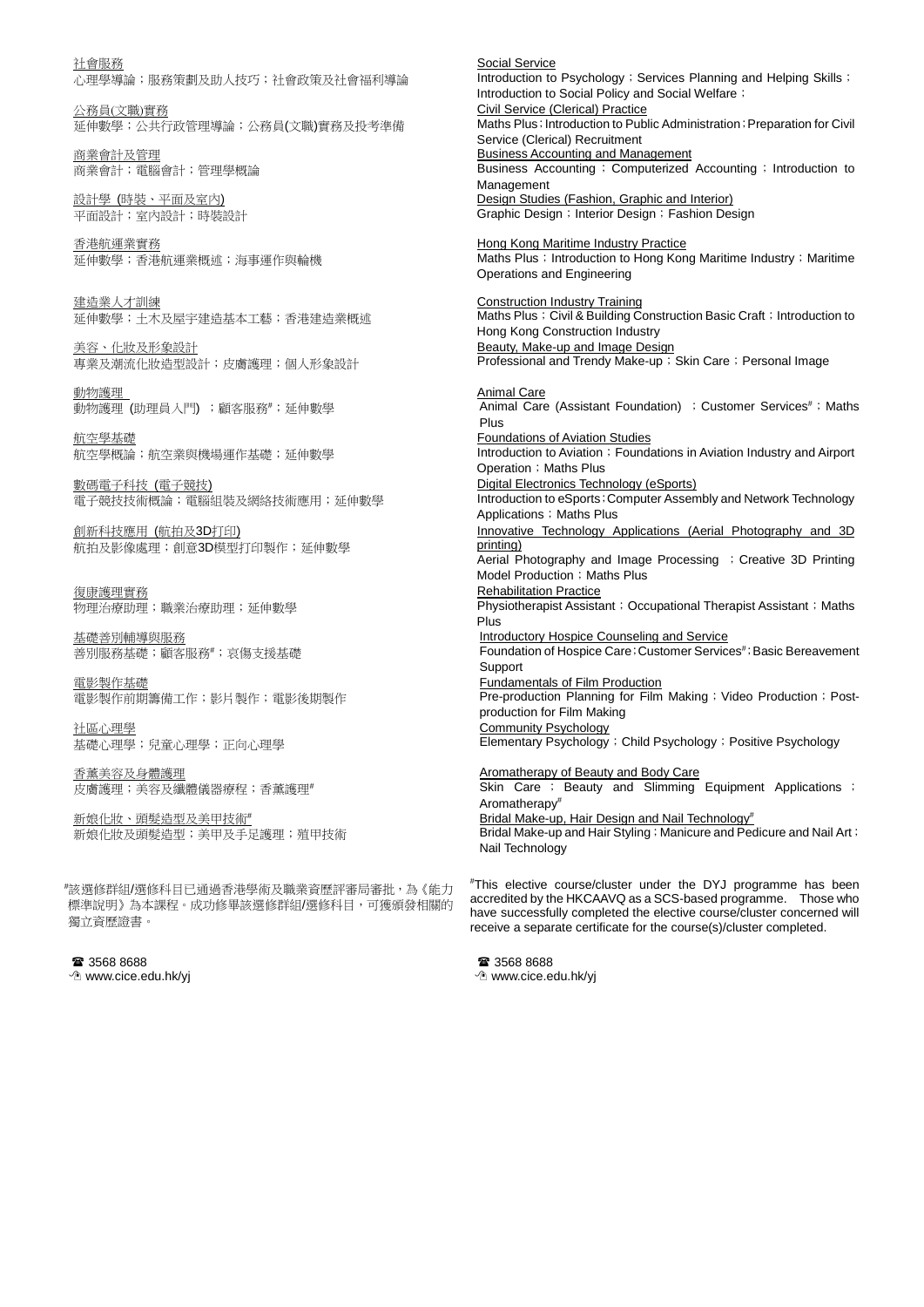警務 警隊工作概論;體適能與健康生活;紀律人員道德操守與價值觀 消防服務 消防工作概論;體適能與健康生活;紀律人員道德操守與價值觀 懲教事務 香港懲教事務概論;體適能與健康生活;紀律人員道德操守與價值觀 入境事務 香港入境事務概論;體適能與健康生活;紀律人員道德操守與價值觀 應用心理學*(*以英文作教材及評核*)* 生活中的心理學;領袖心理學;成長與社會關懷 酒店學*(*以英文作教材及評核*)* 認識酒店款待業;餐飲服務運作;酒店前堂及房務部運作 商業管理學 管理學原理;市場學原理;人力資源管理學概論 市場營銷學 消費行為;市場學原理;銷售及行銷管理 社會服務 香港社會福利;生活中的心理學;社會工作技巧 數碼圖像與設計 平面設計原理;數碼攝影與影像編輯;互動網站建構 運動教練學 運動教練技巧概論;體適能與健康生活;運動基礎 時尚珠寶首飾設計 藝術及設計原理;電腦輔助珠寶設計;首飾設計及製作 電腦學 程式編寫及數據庫應用;互聯網應用及網絡保安;延伸數學 銀行及金融 銀行服務與運作;財務策劃與投資;延伸數學 微電影創作 創意文案與編劇;廣告與網上營銷;微電影創作入門 表演與故事創作 表演基礎;劇本創作入門;主持技巧訓練 室內空間藝術與設計 藝術及設計原理;室內設計基礎及發展;室內設計的專業實踐 項目策劃及創意推廣 活動策劃及運作;公關與傳媒關係;創意廣告與新媒體 網店行銷及營運 廣告與網上營銷;網店採購及銷售技巧;網站建構及零售數據處理 日韓流行文化旅遊 旅遊業導論;日韓流行文化與行程設計;優質顧客服務 傳媒學 傳媒概論;電子媒體製作基礎;公共關係及廣告概論 航空服務 航空服務概論;航空市場及管理;航空安全與保安 健康護理

基礎健康護理 I;基礎健康護理 II;復康與社康護理

# 該選修群組/選修科目已通過香港學術及職業資歷評審局審批,為《能力 標準說明》為本課程。成功修畢該選修群組/選修科目,可獲頒發相關的 獨立資歷證書。

# 香港浸會大學持續教育學院 **SCE, Hong Kong Baptist University**

Policing Studies Introduction to Policing Studies; Fitness and Wellness; Ethics and Values in Disciplined Services Fire Services Studies Introduction to Fire Services; Fitness and Wellness; Ethics and Values in Disciplined Services Correctional Services Studies Introduction to Hong Kong Correctional Services ; Fitness and Wellness; Ethics and Values in Disciplined Services **Immigration Services Studies** Introduction to Hong Kong Immigration Services ; Fitness and Wellness; Ethics and Values in Disciplined Services Applied Psychology *(Materials and Assessment are in English)* Applied Psychology in Everyday Life; Psychology of Leadership; Human Growth and Social Care Hotel Studies *(Materials and Assessment are in English)* Understanding Hospitality Industry; Food and Beverage Operations; Front Office and Housekeeping Operations Business Management Principles of Management; Marketing Principles; Introduction to Human Resources Management **Marketing** Consumer Behaviour ; Marketing Principles ; Selling and Sales Management Social Services Hong Kong Social welfare; Applied Psychology in Everyday life; Social Work Practice Digital Graphics and Design Principles of Graphic Design; Digital Photography and Image Editing; Interactive Web Site Development Sports Coaching Introduction to Sports Coaching; Fitness and Wellness; Foundations in Sports Stylish Jewellery Design Arts and Design Principles; Computer Aided Design in Jewellery; Jewellery Design and Making **Computing Programming and Database Applications**; Internet Applications and Network Security; Maths Plus **Banking and Finance** Banking Services and Operations ; Financial Planning and Investments; Maths Plus Micro-movie Production Creative Copywriting and Playwriting; Advertising and E-marketing; Introduction to Micro-movie Production Dramatic Arts and Scriptwriting Fundamentals of Acting; Introduction to Scriptwriting; Presenter **Training Art and Design in Interior Space** Arts and Design Principles; Basic Interior Design and Development; Professional Practice in Interior Design Event Planning and Creative Promotion Event Planning and Operation; Public Relations and Media Relations; Creative Advertising and New Media Online Shop Marketing and Operations Advertising and E-marketing; Online Shop Merchandise and Sales Skills; Shopping Portal Design and Processing Popular Culture Tourism in Japan and Korea Introduction to Travel and Tourism Industry; Japanese and Korean Popular Culture and Itinerary Planning; Quality Customer Service Media Studies Principles of Media; Introduction to Digital Media Production; Principles of Public Relations and Advertising Aviation Services Introduction to Aviation Services ; Introduction to Airline Marketing and Management; Safety and Security in Aviation **Health Care Studies** Basic Health Care Services I; Basic Health Care Services II; Rehabilitation and Community Care

# This elective course/cluster under the DYJ programme has been accredited by the HKCAAVQ as a SCS-based programme. Those who have successfully completed the elective course/cluster concerned will receive a separate certificate for the course(s)/cluster completed.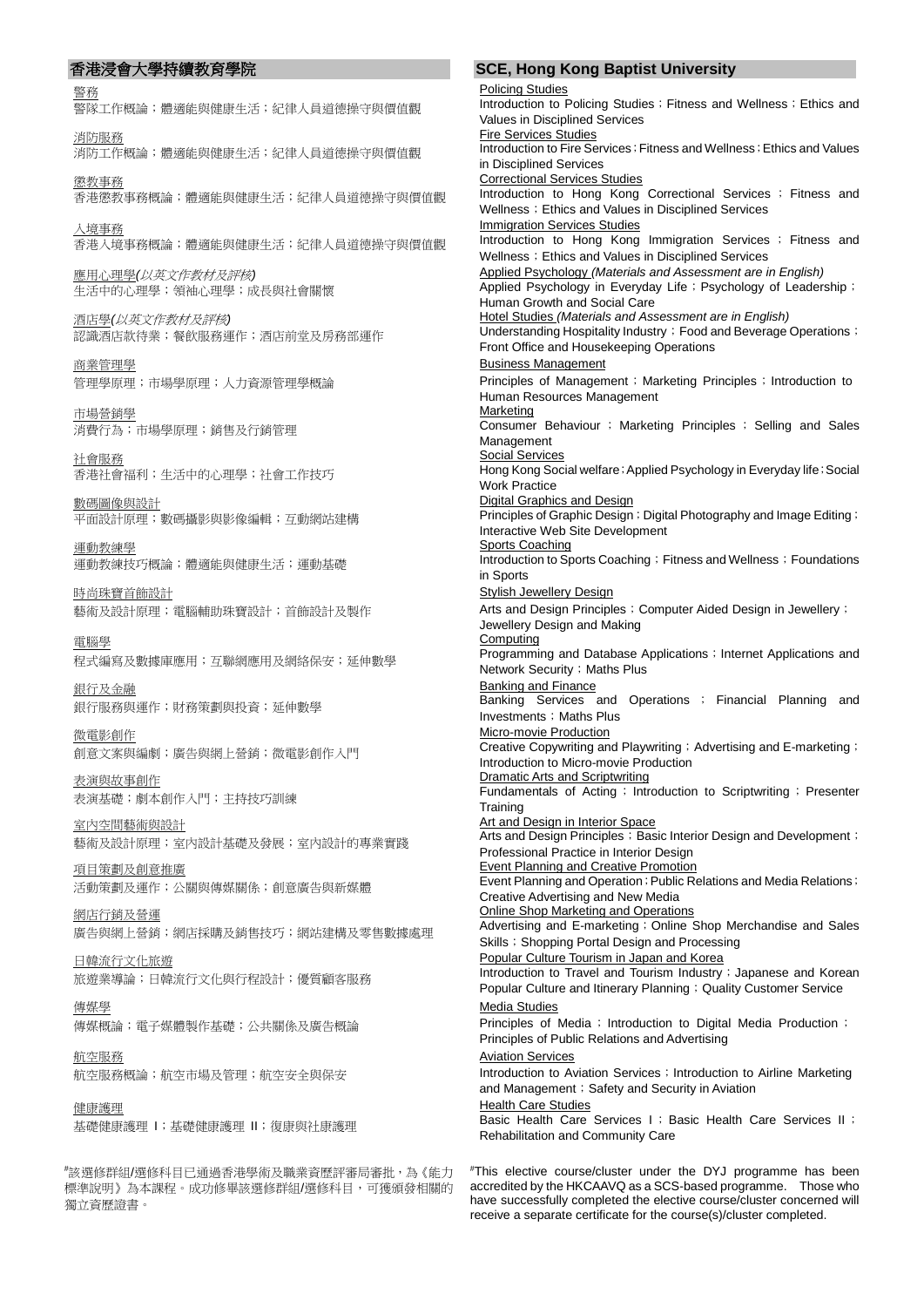■ 3411 4391 hkbusce.hk/yijin ■ 3411 4391 hkbusce.hk/yijin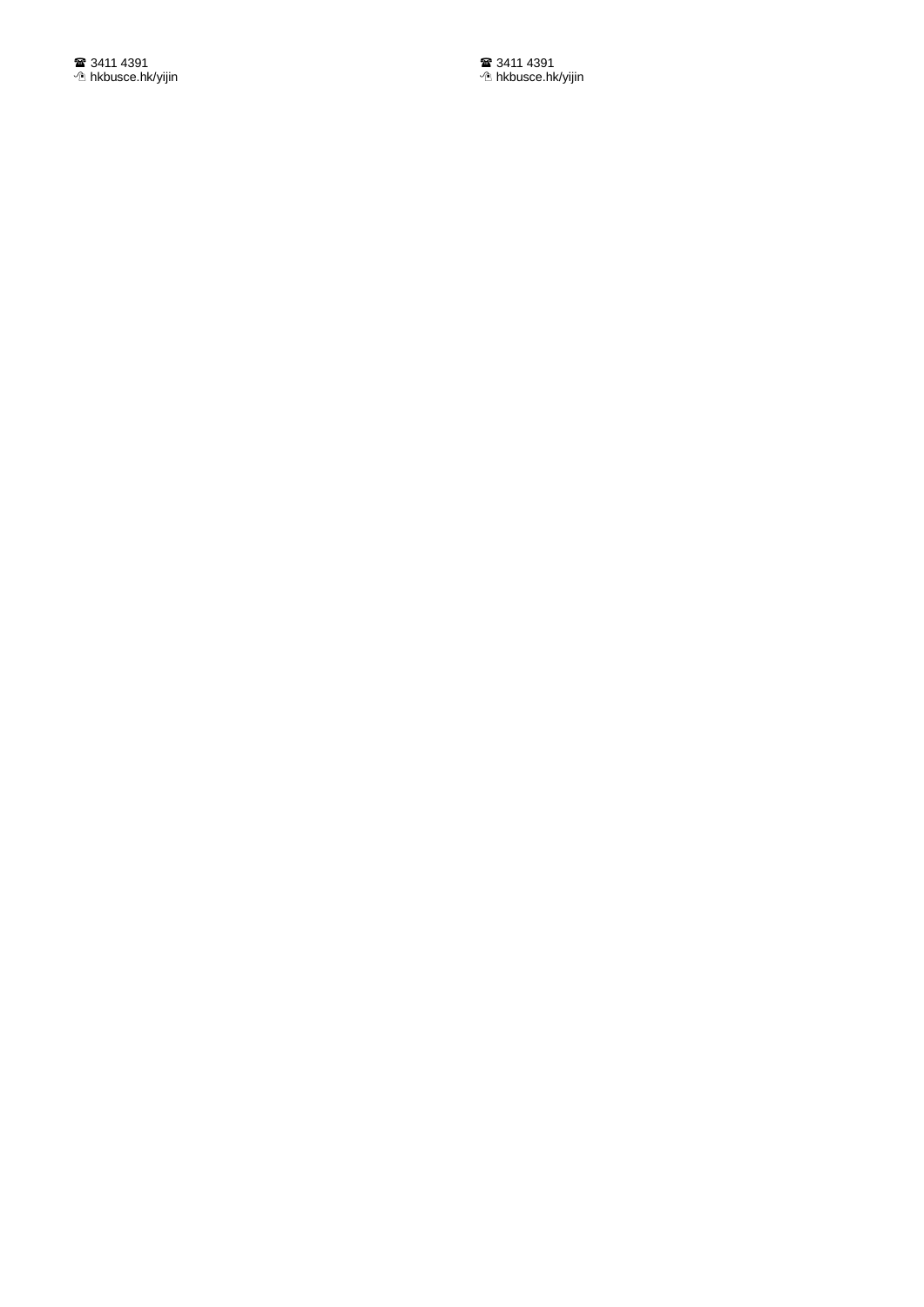紀律部隊

紀律部隊基礎訓練;紀律部隊體能訓練;紀律部隊面試技巧

警隊備考訓練 警隊知識及面試技巧;紀律部隊體能訓練;紀律部隊全人發展訓練

消防備考訓練 消防知識及面試技巧;紀律部隊體能訓練;紀律部隊全人發展訓練

航空服務 航空服務基礎;旅遊業基礎;優質顧客服務基礎

酒店款待及項目管理 款待業基礎;項目管理基礎;優質顧客服務基礎

咖啡及西式甜品店營運 咖啡及西式甜品製作;西式餐飮服務及製作;食物安全、衛生及營養

西式廚藝營運 西式菜餚製作;西式餐飮服務及製作;食物安全、衛生及營養

運動教練及管理 運動體適能訓練;運動管理學;運動教練

幼兒教育 幼兒成長發展;幼兒遊戲及活動 ;幼兒教育工作實務

公務員實務 香港政府及公共事務簡介;延伸數學;政府公文寫作

社會服務 香港社會與社會福利;心理學初階;活動設計與執行

現代心理學 心理學初階;正向心理學初探;輔導技巧入門

日本語言及流行文化 基礎日語;日本流行文化;日語會話

韓國語言及流行文化 基礎韓語;韓國流行文化;韓語會話

音樂創作及舞台表演技巧 流行音樂歌曲創作;流行音樂欣賞及表演;填詞及二次創作

創意攝影(商業及廣告) 攝影基礎與實踐;設計軟件應用;商業及廣告攝影

智能手機程式及遊戲設計 程式編寫基礎;Android Apps開發導論;iOS Apps設計入門

會計及金融 基礎會計及電腦化會計;銀行及金融業簡介;商業會計及實踐

基礎樓宇電力及電子工程 延伸數學;樓宇電力工程實務;樓宇電子系統基礎

電競團隊訓練與發展 電競團隊訓練;電競產業與發展;社交媒體市場營銷

廣告片及社交媒體創作 廣告片拍攝;廣告片後期製作;社交媒體及圖像製作

跨平台遊戲及動畫製作 程式編寫基礎;跨平台遊戲設計基礎;3D 圖像及動畫製作

基礎醫療護理 人體解剖學與生理學入門;常見疾病及基礎病理改變;基礎生物科技技 術應用 基礎牙科科學

人體解剖學與生理學入門;基礎牙科科學及常見疾病;基礎醫學化驗及 臨床應用

# 香港專業進修學校 **Hong Kong College of Technology**

Disciplined Services Disciplined Services Training; Disciplined Services Physical Training; Disciplined Services Interview **Preparation for Police Force Training** Police Force and Interview Skill ; Disciplined Services Physical Training; Whole Person Development for Disciplined Services Preparation for Fire Services Training Fire Services Training and Interview Skill ; Disciplined Services Physical Training ; Whole Person Development for Disciplined Services Airline Services Basic Airline Services; Basic Travel and Tourism; Basic Quality Customer Service **Hospitality and Event Management** Basic Hospitality Industry; Principles of Event Management; Basic Quality Customer Service Café and Pâtisserie Operations Café and Pâtisserie Production ; Food and Beverage Service and Production; Food Safety, Hygiene and Food Nutrition Western Catering Operations Western Cuisine Production ; Food and Beverage Service and Production; Food Safety, Hygiene and Food Nutrition Sports Coaching and Management Sports and Fitness Training; Basic Sports Management; Sports Coaching Early Childhood Education **Child Development; Play and Activities for Young Children; Early** Childhood Education Practices Civil Services Practices Introduction to Hong Kong Government and Public Affairs ; Maths Plus; Understanding Official Writing Social Services Hong Kong Society and Social Welfare; Introduction to Psychology; Programme Design and Implementation Modern Psychology Introduction to Psychology; Understanding Positive Psychology; Introduction to Counseling Japanese Language and Popular Culture Elementary Japanese ; Japanese Popular Culture ; Japanese Conversation Korean Language and Popular Culture Elementary Korean; Korean Popular Culture; Korean Conversation Music Production and Stage Performance Techniques Pop Music Production; Pop Music Appreciation and Performance; Lyrics Writing and Derivative Work Creative Photography (Commercial and Advertising) Fundamentals and Practice of Photography; Computer Aided Design; Commercial and Advertising Photography **Mobile Apps and Game Design<br>Introduction to Programming** ; Introduction to Android Apps Development; Introduction to iOS Apps Design Accounting and Finance Basic Accounting and Computerized Accounts ; Introduction to Banking and Finance; Accounting in Business and Practice Introductory Electrical and Electronic Engineering in Building Maths Plus; Practical Electrical Services in Building; Introductory Electronic Systems in Building e-Sports Training and Development e-Sports Training; e-Sports Business and Development; Social Media Marketing TVC and Creative Social Media TVC Shooting ; TVC Post-production ; Social Media and Image Production Cross-Platform Games and Animation Production Introduction to Programming ; Cross-Platform Games Design Fundamentals;3D Image and Animation Production **Basic Medical Care** Introduction to Human Anatomy and Physiology; Common Diseases and Basic Pathological Changes; Application of Basic Biotechnology Basic Knowledge in Dental Sciences Introduction to Human Anatomy and Physiology ; Basic Dental Sciences and Common Diseases; Basic Knowledge and Technology

in Medical Laboratory Sciences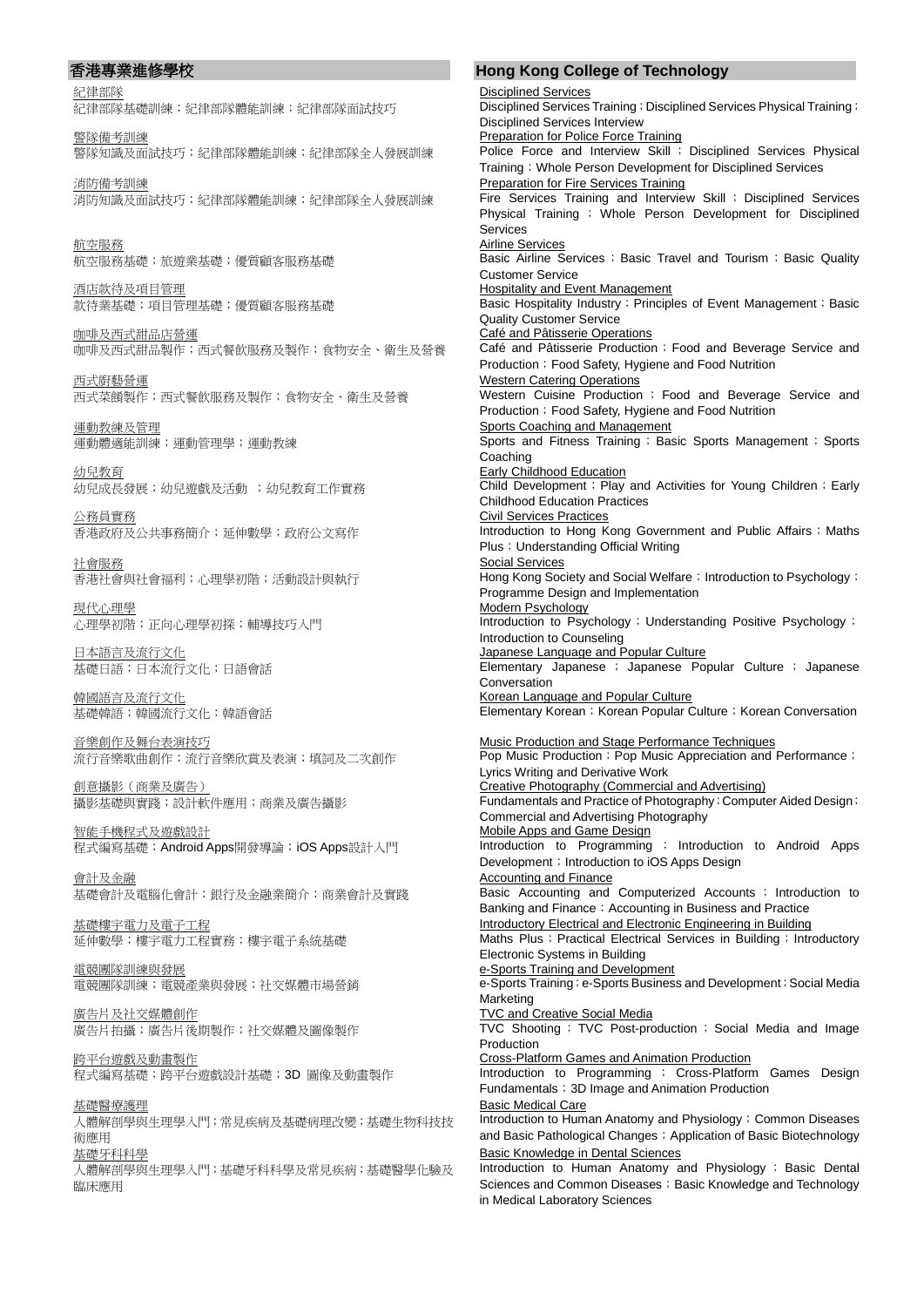### 營養與體重管理#

食物與營養;體適能與美體;餐單設計與體重管理

### 建築設計及工程管理基礎

建築設計及軟件應用;基建工程及建造工程管理;延伸數學

兒童健康護理

基礎人體解剖學與生理學;兒童常見疾病及預防護理;兒童健康服務

室內設計

室内設計基礎;繪圖軟件及3D打印應用;智能家居及商業空間設計

## 機場運作與服務

機場客運大樓運作與服務基礎;飛行區及停機坪運作;優質顧客服務基 礎

## 海關及入境備考訓練

海關知識及面試技巧;入境知識及面試技巧;紀律部隊體能訓練

# 該選修群組/選修科目已通過香港學術及職業資歷評審局審批,為《能力 標準說明》為本課程。成功修畢該選修群組/選修科目,可獲頒發相關的 獨立資歷證書。

 2265 6987 / 2926 1222 www.hkct.edu.hk/dyj

Nutrition and Weight Management<sup>#</sup> Food and Nutrition; Physical Fitness and Body Management; Meal Planning and Weight Management Fundamental Building Design and Construction Management Building Design and Software Application; Infrastructure and Building Construction Management; Maths Plus **Health Care for Children** Fundamentals of Human Anatomy and Physiology;Common Pediatric Illnesses and Preventive Care; Child Health Service Interior Design Fundamentals of Interior Design; Computer-aided Drafting and 3D Printing Application; Smart Home and Commercial Space Design Airport Operations and Services Essentials for Airport Terminal Operations and Services; Airfield and

Ramp Operations; Basic Quality Customer Service Preparation Training for Customs and Excise and Immigration Recruitment

Customs and Excise Service Studies and Recruitment Interview Skills; Immigration Service Studies and Recruitment Interview Skills; Disciplined Services Physical Training

# This elective course/cluster under the DYJ programme has been accredited by the HKCAAVQ as a SCS-based programme. Those who have successfully completed the elective course/cluster concerned will receive a separate certificate for the course(s)/cluster completed.

 2265 6987 / 2926 1222 www.hkct.edu.hk/dyj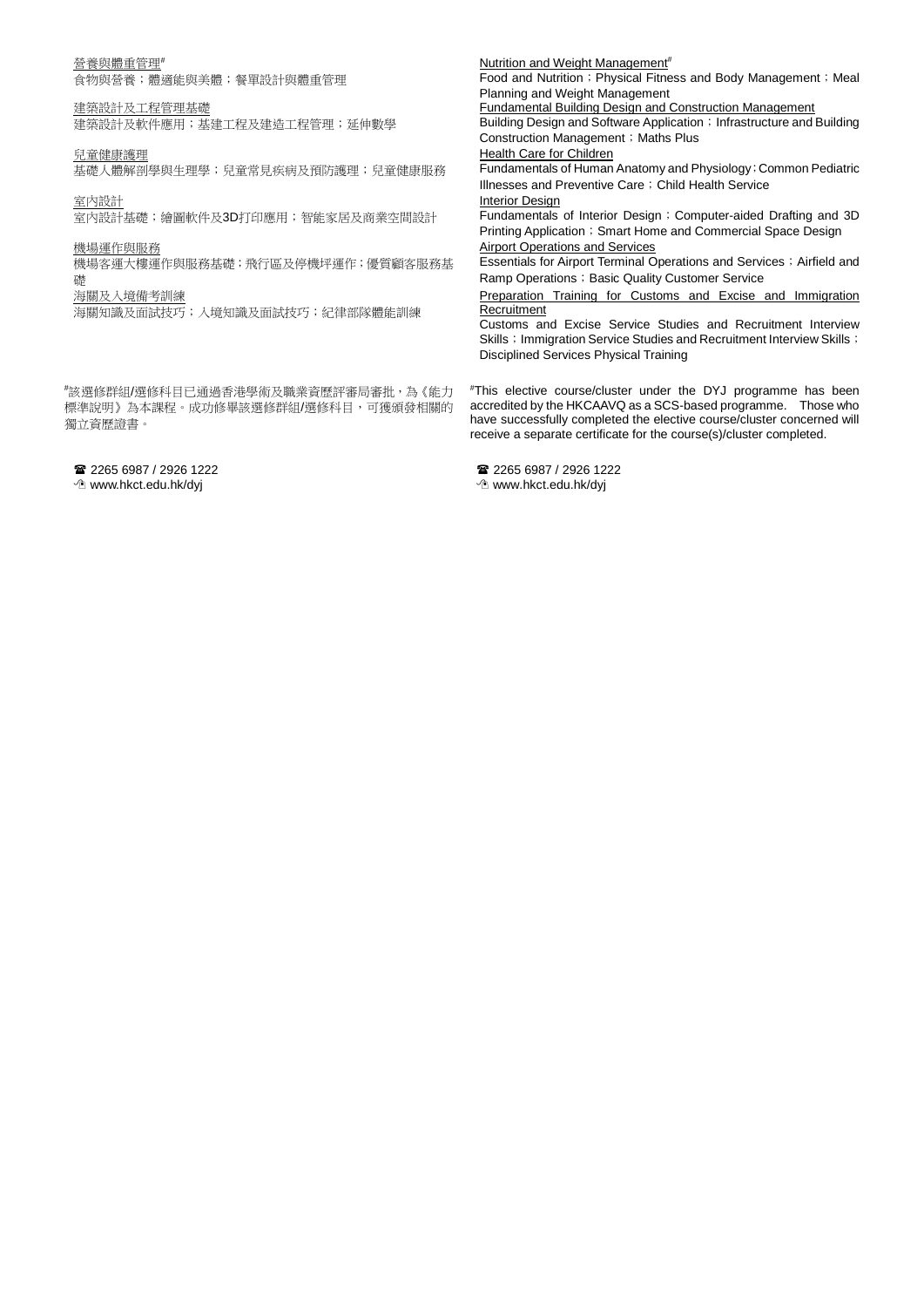### 警隊實務

警隊實務及入職面試技巧;警隊入職遴選體適能訓練;警隊危機應變

消防員/ 救護員實務 消防員/ 救護員實務及入職面試技巧;消防員/ 救護員入職遴選體適能 訓練;消防員/ 救護員危機應變

懲教實務 懲教實務及入職面試技巧;懲教入職遴選體適能訓練;懲教事務危機應 變

海關實務 海關實務及入職面試技巧;海關入職遴選體適能訓練;海關危機應變

入境事務 入境事務及入職面試技巧;入境事務危機應變;入境事務入職體適能訓 練

商業及流行音樂創作 基礎樂理及音樂導賞;流行歌曲創作及歌唱技巧訓練;商業音樂

護理學 臨床護理實務;健康生活模式;職業安全健康

物理治療學 基礎物理治療;臨床護理實務;職業安全健康

中醫及中藥學 中醫診斷學;中藥學概論;健康生活模式

屋宇設備工程學 屋宇設備;延伸數學;屋宇工程工作安全及健康

幼兒教育 幼兒教育導論;幼兒溝通心理學(身心語言程式學);幼兒成長及發展

基礎牙醫助理實務 牙醫助理導論;危機應變;職業安全健康

酒店及旅遊 酒店款待管理;旅遊服務業導論;活動統籌

酒店款待及調酒 酒店款待管理;酒與調酒技巧;旅遊市場學導論

體育及運動管理 體育及運動文化;體育及運動安全健康;運動危機應變

基礎飛機維修工程 飛機維修工程導論;飛機維修工程職安健;延伸數學

機電工程# 電機工程導論;機電工程職安健;延伸數學

市場、公關及活動統籌 公共關係及宣傳;市場學導論;活動統籌

日語及日本文化 日語導論;日本音樂文化;日本旅遊業導論

學前兒童遊戲(playgroup)導師實務 幼兒統感遊戲設計;溝通心理學;幼兒成長及發展

韓語及韓國文化 韓語入門;韓國音樂文化;韓國旅遊導論

電影及電視工程 電影及電視製作入門;機電工程與影視製作;基本影視工程技巧

會計 基礎會計學;會計行政實務;會計資訊系統

# 香港科技專上書院 **Hong Kong Institute of Technology**

Police Studies Police Studies and Recruitment Interview Skills; Physical Training for

Police Force Recruitment; Crisis Management for Police Force Fire Services and Ambulance Service Studies Fire Services / Ambulance Service Studies and Recruitment Interview Skills ; Physical Training for Fire Services / Ambulance Service Recruitment ; Crisis Management for Fire Services / Ambulance Service Correctional Services Studies Correctional Services Studies and Recruitment Interview Skills ; Physical Training for Correctional Services Recruitment ; Crisis Management for Correctional Services Customs and Excise Service Customs and Excise Service Studies and Recruitment Interview Skills; Professional Physical Training for Customs and Excise Service Recruitment: Crisis Management for Customs and Excise Service Immigration Studies Immigration Studies and Recruitment Interview Skills ; Crisis Management for Immigration ; Physical Training for Immigration Recruitment Commercial and Pop Music Composition Basic Music Theory and Music Appreciation; Pop Music Composition and Vocal Training; Commercial Music Nursing Studies Clinical Nursing Practice; Healthy lifestyle; Occupational Safety and Health Physiotherapy Studies Fundamentals of Physiotherapy ; Clinical Nursing Practice ; Occupational Safety and Health Chinese Medicine and Herbal Drugs Studies Diagnosis with Chinese Medicine ; Basic Chinese Medicines Pharmacy; Healthy Lifestyle Building Services Studies Studies of Building Services; Maths Plus; Occupational Safety and Health for Building Services Early Childhood Education Introduction to Early Childhood Education ; Psychology of Early Childhood Communication (NLP) ; Early Childhood Growth and Development Practices of Dental Surgery Assistant Introduction to Dental Surgery Assistant ; Crisis Management ; Occupational Safety and Health Hotel and Tourism Introduction to Hospitality ; Introduction to Tourism ; Event Management **Hospitality and Bartending** Introduction to Hospitality; Introduction to Wine and Bartending; Introduction to Tourism Marketing Sports and Physical Education Management Sports and Physical Education Culture; Safety and Health in Sports and Physical Education; Crisis Management in Sports Activity Basic Aircraft Maintenance Engineering Introduction to Aircraft Maintenance Engineering;Occupational Safety and Health for Aircraft Maintenance Engineering; Maths Plus Electrical Engineering# Introduction to Electrical Engineering; Occupational Safety and Health for Electrical Engineering; Maths Plus Marketing, Public Relation and Event Management Public Relations and Promotion; Introduction to Marketing; Event Management Japanese and Japan Studies Introductory Japanese; Japanese Music Culture; Introduction to Japan Tourism Early Child Playgroup Tutor Studies Design of Sensory Integration Games for Early Child; Psychology of Communication; Early Child Growth and Development Korean and Korea Studies Introductory Korean; Korean Music Culture; Introduction to Korean Tourism TV & Film Engineering Fundamentals on TV & Film Production; Electrical Engineering in TV & Film Production; Basic Skills in TV & Film Engineering Accounting Introduction to Accounting; Accounting Administration; Accounting Information System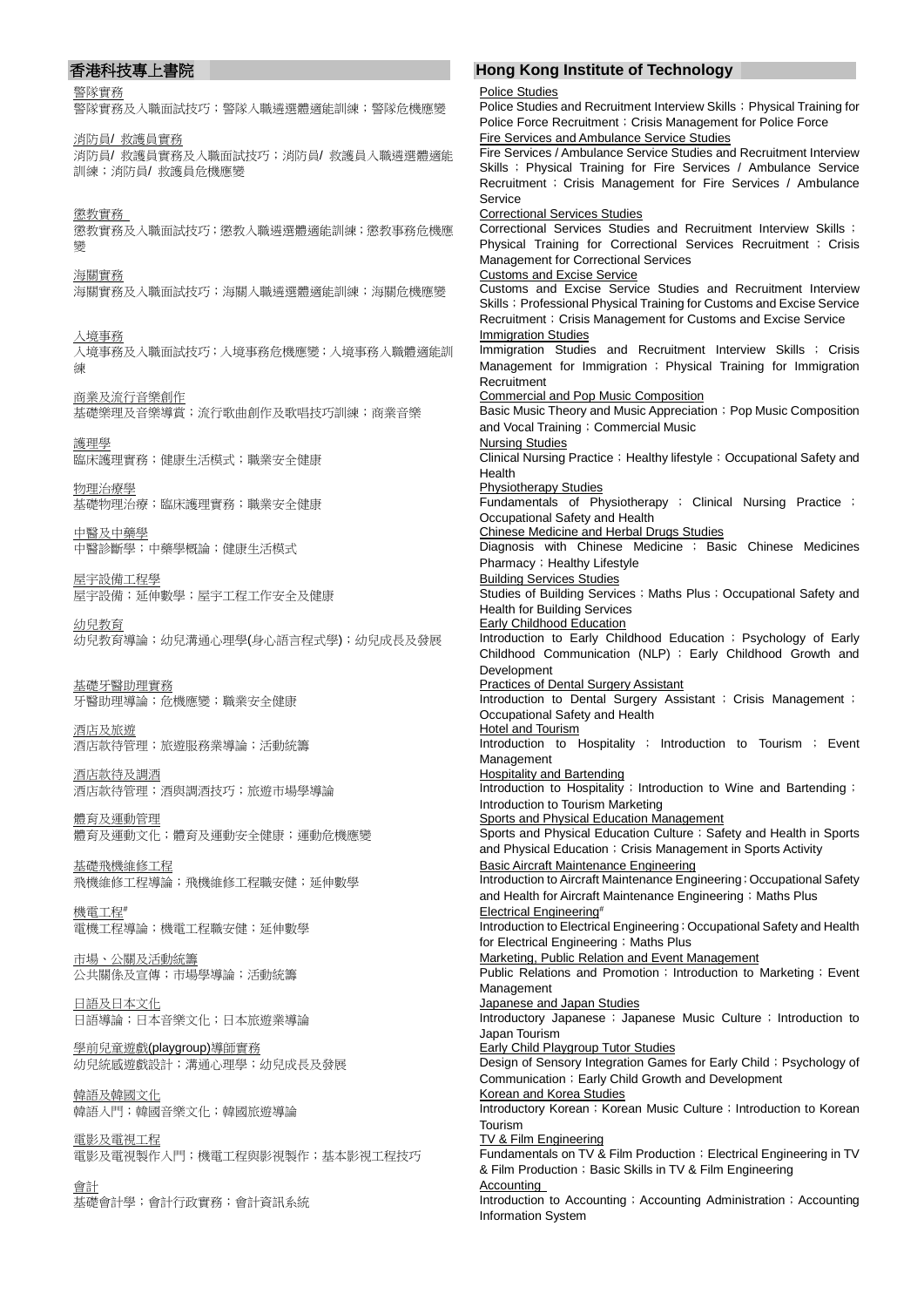### 基礎中西廚藝

中西廚藝入門;食物及環境衛生管理導論;廚藝職安健

電腦系統及網絡保安 基礎電腦科學;電腦系統及網絡保安導論;延伸數學

公務員文書職系架構實務 公務員文職架構及工作;公共關係及宣傳 (公共機構) ;電腦資訊應用

商業學 市場學基礎;基本會計;商業行政導論

醫療化驗科學 醫療化驗科學導論;醫療化驗職業安全健康;延伸數學

STEM 教學助理 認識STEM 助教工作;學校行政;教育活動統籌

酒店款待及活動策劃 基礎酒店款待;酒店活動統籌;公共關係及宣傳

# 該選修群組/選修科目已通過香港學術及職業資歷評審局審批,為《能力 標準說明》為本課程。成功修畢該選修群組/選修科目,可獲頒發相關的 獨立資歷證書。

222 2433/ 2120 4470

www.yijinhkit.edu.hk

Fundamentals of Chinese and Western Cuisine Studies Introductory Chinese and Western Cuisine; Introduction to Food and Environmental Hygiene Management ; Occupational Safety and Health for Culinary Computer System and Network Security Introduction to Computer Science ; Introduction to Computer System and Network Security; Maths Plus Clerical Work Practices for Civil Servant Introduction to Civil Service Studies and Work ; Public Relations & Promotion (Public Sector) ; IT Applications Business Studies Fundamentals of Marketing ; Basic Accounting ; Introduction to Business Administration Medical Laboratory Science Introduction to Medical Laboratory Science ; Occupational Safety and Health for Medical Laboratories; Maths Plus **STEM Teaching Assistant** Knowing the work of STEM Teaching Assistant ; School Administration; Educational Event Management **Hospitality and Event Management** Fundamentals of Hospitality ; Hotel Event Management ; Public Relations and Promotion

# This elective course/cluster under the DYJ programme has been accredited by the HKCAAVQ as a SCS-based programme. Those who have successfully completed the elective course/cluster concerned will receive a separate certificate for the course(s)/cluster completed.

22 2782 2433/ 2120 4470 www.yijinhkit.edu.hk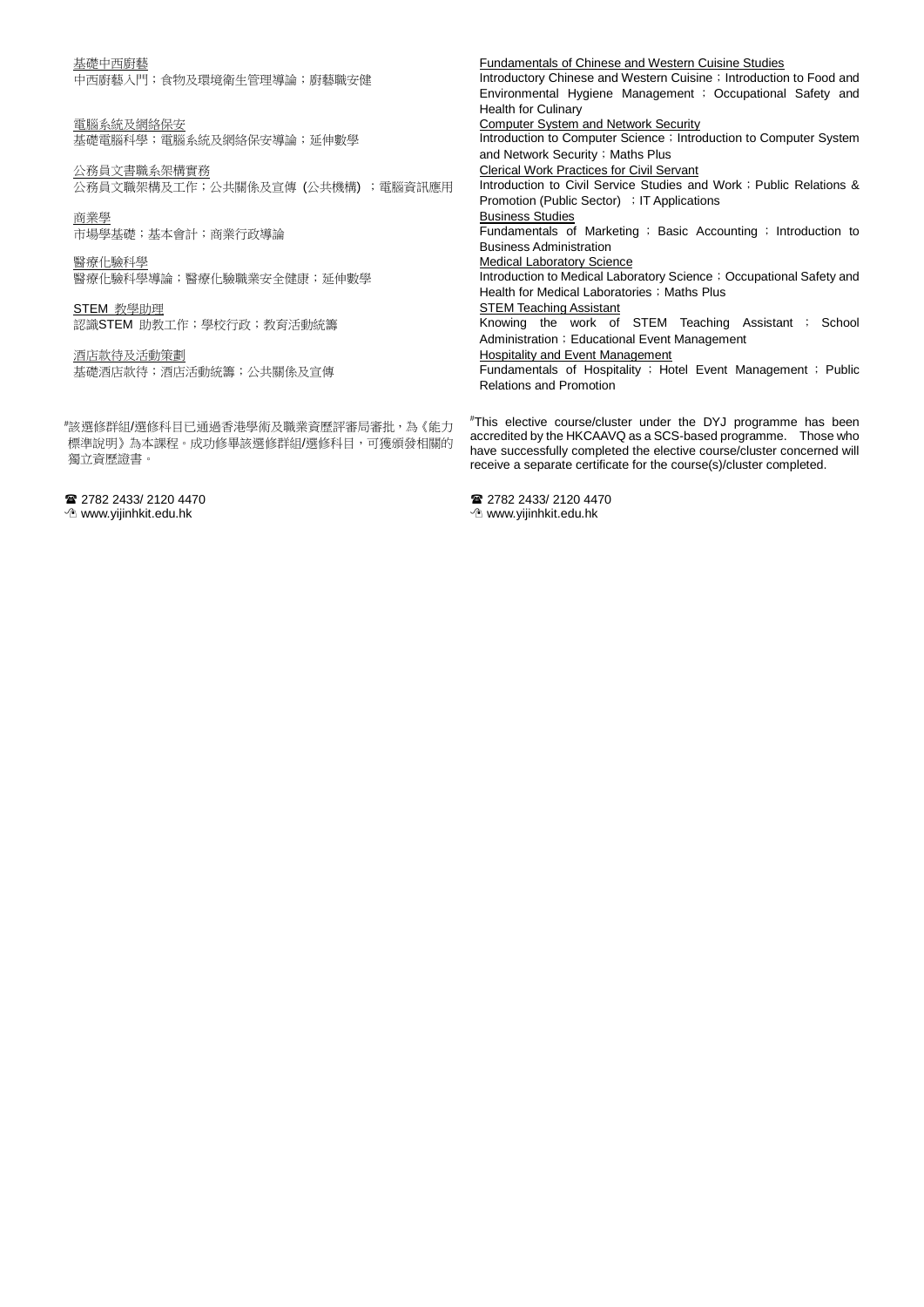紀律部隊訓練

## 體能訓練理論及技巧;紀律部隊知識及處境訓練;面試策劃及技巧訓練

公務員文職 辦公室行政實務;公共事務及公務員文職概論;資訊科技應用

會計學 會計學概論;進階會計學;MYOB 會計軟件

市場學及工商管理 會計學概論;人力資源管理;市場營銷

幼兒教育 幼兒成長與發展;幼兒教育概論;幼兒教學法

活用心理學 基礎心理學;輔導心理學;成長與發展心理學

翻譯初階 翻譯導論;語言研究;實用翻譯

日文及日本文化 初級日語I;初級日語II;日本文化入門

韓文及韓國潮流文化 基礎韓語I;基礎韓語II;現代韓國流行文化

酒店服務 酒店前堂及客房服務;餐飲服務;款待業優質服務

航空服務業 航空服務入門;機艙服務;款待業優質服務

運動及體適能培訓 健康及體適能基礎概論;運動及重量訓練;運動創傷預防及處理

多媒體廣告設計 廣告平面設計及製作;多媒體宣傳及網站製作;數碼媒體創作

西式廚藝 西式廚務營運及烹調技巧;西式飲食:服務與營運;西式烘焙及甜品製 作

 2616 7280/2616 7288 http://life.ln.edu.hk/dyj

# 嶺南大學持續進修學院 **LIFE, Lingnan University**

Disciplinary Forces

Theories and Technique in Physical Fitness Training;Understanding Various Disciplinary Forces and Scenario Training; Strategic Interview and Presentation Skills Civil Service Office Administration Practices; Introduction to Public Affairs and Civil Service; Information Technology Practices **Accounting** Introduction to Accounting ; Intermediate Accounting ; MYOB Applications Marketing and Business Administration Introduction to Accounting ; Human Resources Management ; Marketing **Early Childhood Education Child Growth and Development**; Introduction to Early Childhood Education; Teaching and Learning in the Contemporary Preschool Practical Psychology Basic Psychology; Counseling Studies; Growth and Developmental Psychology Foundation in Translation Introduction to Translation ; Language Studies for Translation ; Practical Translation **Japanese Language and Culture** Basic Japanese I;Basic Japanese II;Introduction to Japanese Culture Korean and Korean Popular Culture Studies Basic Korean I ; Basic Korean II ; Contemporary Korean Popular **Culture** Hotel Service Front Office and Room Service Operations;Food and Beverage Service ; Customer Service in Hospitality Industry Airline Services Industry Introduction to Airline Industry; Inflight Service Operation; Customer Service in Hospitality Industry Sports and Fitness Training Basic Health and Fitness; Sports and Weight Training; Sport Injuries Prevention and Management Multimedia Advertising Design Advertising Graphic Design and Production ; Multimedia Promotion and Website Production; Digital Media Production **Western Culinary Arts** Western Kitchen Operations and Cookery; Western Food & Beverage: Service Skills and Operations; Western Bakery & Pastry

2616 7280/2616 7288 http://life.ln.edu.hk/dyj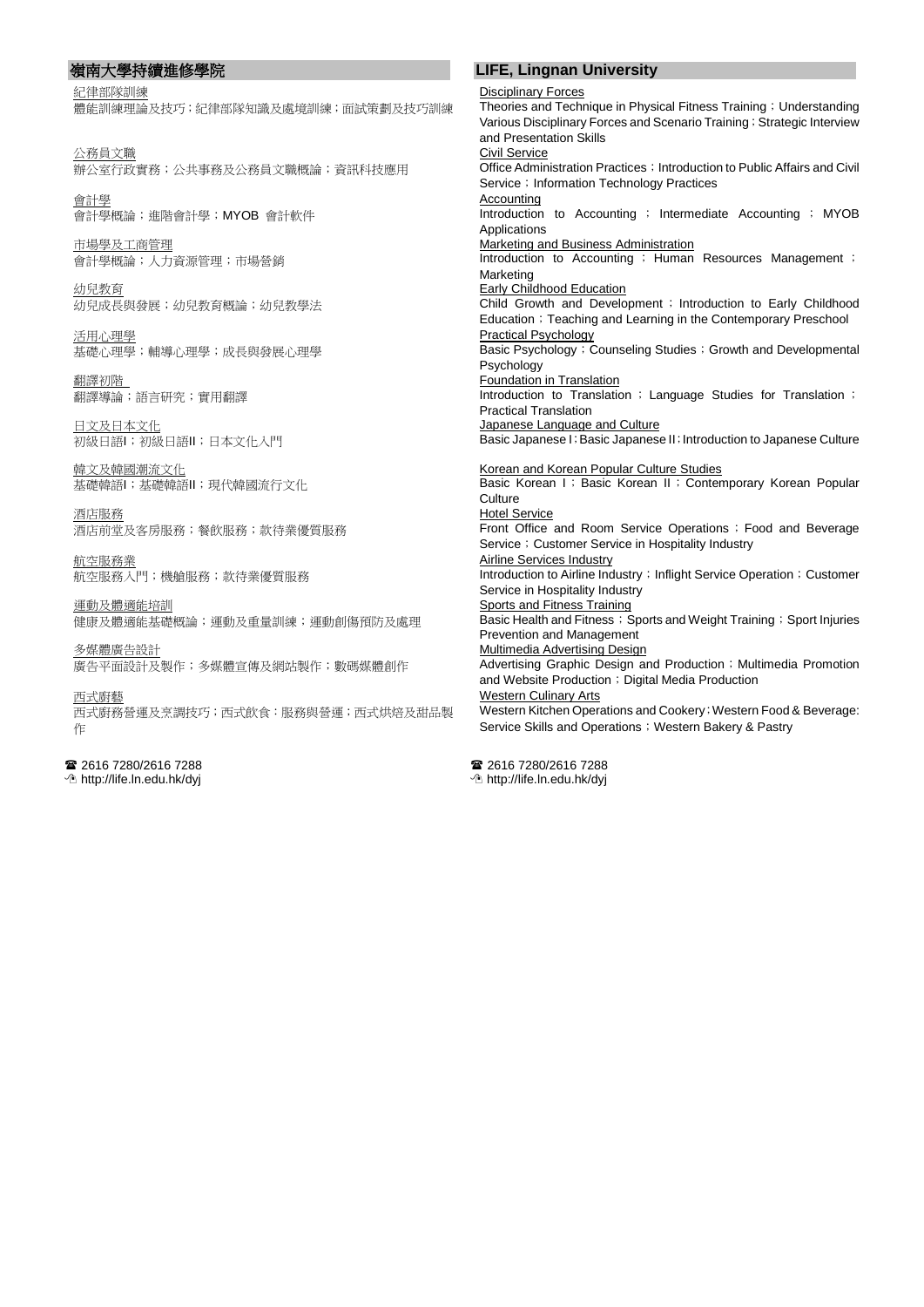警隊實務及入職訓練

警隊實務及處境訓練;紀律部隊之全人發展教育;紀律部隊入職體能訓 練及面試技巧

消防實務及入職訓練 消防實務及處境訓練;紀律部隊之全人發展教育;紀律部隊入職體能訓 練及面試技巧

救護實務及入職訓練 救護實務及處境訓練;紀律部隊之全人發展教育;紀律部隊入職體能訓 練及面試技巧

紀律部隊實務及入職訓練 紀律部隊實務及處境訓練;紀律部隊之全人發展教育;紀律部隊入職體 能訓練及面試技巧

會計實務 會計 (一);會計 (二);會計軟件應用

漫畫及插圖藝術 漫畫及插圖藝術;藝術與設計;創意平面設計

日語 日語(I);日語(II);日語會話

幼兒教育 認識幼兒教育的活動策劃;兒童成長及發展;認識幼兒教育工作

時裝及形象設計 時裝設計入門;時裝及形象設計;時裝貿易及市場推廣

護理學 認識老人健康與護理;基本護理技巧;延伸數學

金融投資 金融市場及產品;基本證券投資;會計 (一)

旅遊及款待服務(航空) 旅遊業概論;旅遊及航空服務英語溝通技巧

咖啡調配及西式糕點製作 咖啡調配;西式麵包及烘焙食品製作;西式糕餅及甜品製作

流行音樂表演及創作 流行音樂創作與製作;流行音樂文化及音樂行業概況;音樂技巧與流行 音樂表演 廣告、公關及市場活動策劃

市場及廣告實務;公共關係概論;市場活動策劃概論

寵物護理及美容服務 優質管理及顧客服務;寵物美容及護理;寵物美容實習

心理學與輔導學 認識心理學;應用心理學入門;輔導技巧

基礎測量學 測量學概論;延伸數學;建造科技

康體管理及運動教練學 康體管理;體育營銷;運動教練學

婚禮統籌及活動管理 婚禮統籌;市場活動策劃概論;優質管理及顧客服務

旅遊及款待服務(酒店及餐飲) 旅遊業概論;前堂及房務服務運作;餐飲服務運作

旅遊及款待服務 (主題公園) 旅遊業概論;主題公園服務及運作;前堂及房務服務運作

時尚化妝與造型# 化妝學入門;時尚創意化妝;零售美容顧問

# 香港公開大學李嘉誠專業進修學院 **LiPACE, The Open University of Hong Kong**

Practice of Police Force and Recruitment Training

Practice of Police Force and Situational Training; Whole Person Development Education in Disciplinary Forces; Physical Training and Interview Skills for Disciplinary Forces Recruitment Practice of Fire Services and Recruitment Training Practice of Fire Services and Situational Training ; Whole Person Development Education in Disciplinary Forces; Physical Training and Interview Skills for Disciplinary Forces Recruitment Practice of Ambulance Services and Recruitment Training Practice of Ambulance Services and Situational Training; Whole Person Development Education in Disciplinary Forces ; Physical Training and Interview Skills for Disciplinary Forces Recruitment Practice of Disciplinary Forces and Recruitment Training Practice of Disciplinary Forces and Situational Training;Whole Person Development for Education in Disciplinary Forces; Physical Training and Interview Skills for Disciplinary Forces Recruitment Accounting Accounting (I) ; Accounting (II) ; Accounting Software Applications Comic and Illustration Arts Comic and Illustration Arts ; Art and Design; Creative Graphic Design Japanese Japanese I ; Japanese II ; Oral Japanese Early Childhood Education Introduction to Event Planning in Early Childhood Settings ; Human Growth and Child Development; Understanding Early Childhood Education Fashion and Image Styling Introduction to Fashion Design; Fashion and Image Styling; Fashion Business and Marketing Nursing Studies Understanding Health Issues in Elderly Care Nursing; Basic Caring Skills; Maths Plus Financial Investment Financial Markets and Product;Introduction to Securities Investment; Accounting (I) Tourism and Hospitality Services (Airline) Introduction to Tourism Business; Introduction to Airline Industry; English and Communication Skills for Tourism and Airline Industries Barista Skills and Pastry & Dessert Production Barista Skills; Bread and Bakery Product Production; Cake and Dessert Production Popular Music Performance and Creation Popular Music Creation & Production; Popular Music Culture and Music Industry; Musicianship and Popular Music Performance Advertising, Public Relations, and Event Marketing Marketing and Advertising Practices; Introduction to Public Relations; Introduction to Event Marketing Pet Care and Beauty Services Quality Management and Customer Services ; Grooming and Care for Pet ; Pet Grooming Practicum Psychology and Counselling Studies Understanding Psychology; Introduction to Applied Psychology; Counselling Skills Fundamentals of Surveying Introduction to Surveying; Maths Plus; Construction Technology Sport and Recreation Management with Sport Coaching Introduction to Sports and Recreation Management; Sports Marketing; Introduction to Sport Coaching and Training Wedding Planning and Event Management Wedding Planning ; Introduction to Event Marketing ; Quality Management and Customer Services Tourism and Hospitality Services (Hotel and Catering) Introduction to Tourism Business; Front Office and Housekeeping Services Operations; Food & Beverage Services Operations Tourism and Hospitality Services (Theme Parks) Introduction to Tourism Business ; Theme Park Services and Operations; Front Office and Housekeeping Services Operations Fashion Make-up and Styling# Introduction to Cosmetology; Creative Fashion Make-up; Beauty Consultation for Retail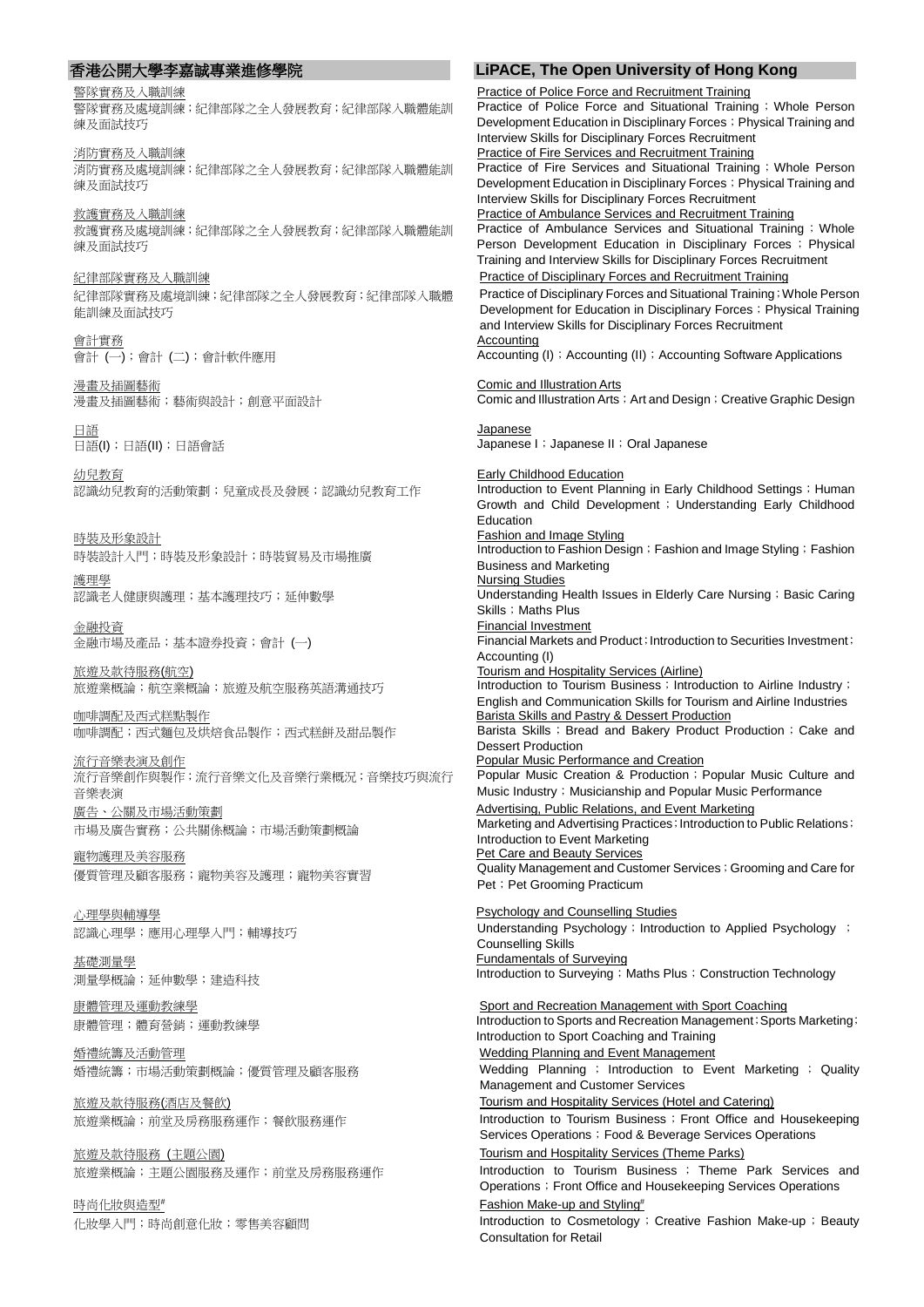### 歷奇為本輔導

歷奇活動實務及挑戰網陣訓練;小組輔導入門;人類成長及發展

動物輔助介入 動物輔助治療入門;人類成長及發展需要;輔導技巧

創意產業與視覺傳意 創意產業入門;創意平面設計;視覺傳意創作

營養學 基礎營養學;食品製造及食品科技;健康諮詢及體重管理;

室內設計 認識室內設計;數碼藝術及應用;智能城市與可持續發展

建築設計與科技 建築學入門;數碼藝術及應用;智能城市與可持續發展

基礎工程學

工程學概論;智能城市與可持續發展;延伸數學

# 該選修群組/選修科目已通過香港學術及職業資歷評審局審批,為《能 力標準說明》為本課程。成功修畢該選修群組/選修科目,可獲頒發相 關的獨立資歷證書。

■ 3120 9988 www.ouhk.edu.hk/lipace/YJ Adventure-based Counselling

Practice of Adventure-based Training and Challenge Course ; Introduction to Group Counselling; Human Lifespan Development and Needs

Animal Assisted Intervention

Introduction to Animal Assisted Intervention ; Human Lifespan Development and Needs; Counselling Skills

Creative Industry and Visual Communication

Introduction to Creative Industry; Creative Graphic Design; Visual Communication Creation

**Nutrition** 

Basic Nutrition Knowledge; Food Production and Food Technology; Health Consultation and Weight Management;

Interior Design

Understanding Interior Design; Digital Art and Application; Smart City and Sustainable Development

Architectural Design and Technology

Introduction to Architectural Studies ; Digital Art and Application ; Smart City and Sustainable Development

Fundamental Engineering

Introduction to Engineering ; Smart City and Sustainable Development; Maths Plus

# This elective course/cluster under the DYJ programme has been accredited by the HKCAAVQ as a SCS-based programme. Those who have successfully completed the elective course/cluster concerned will receive a separate certificate for the course(s)/cluster completed.

■ 3120 9988 www.ouhk.edu.hk/lipace/YJ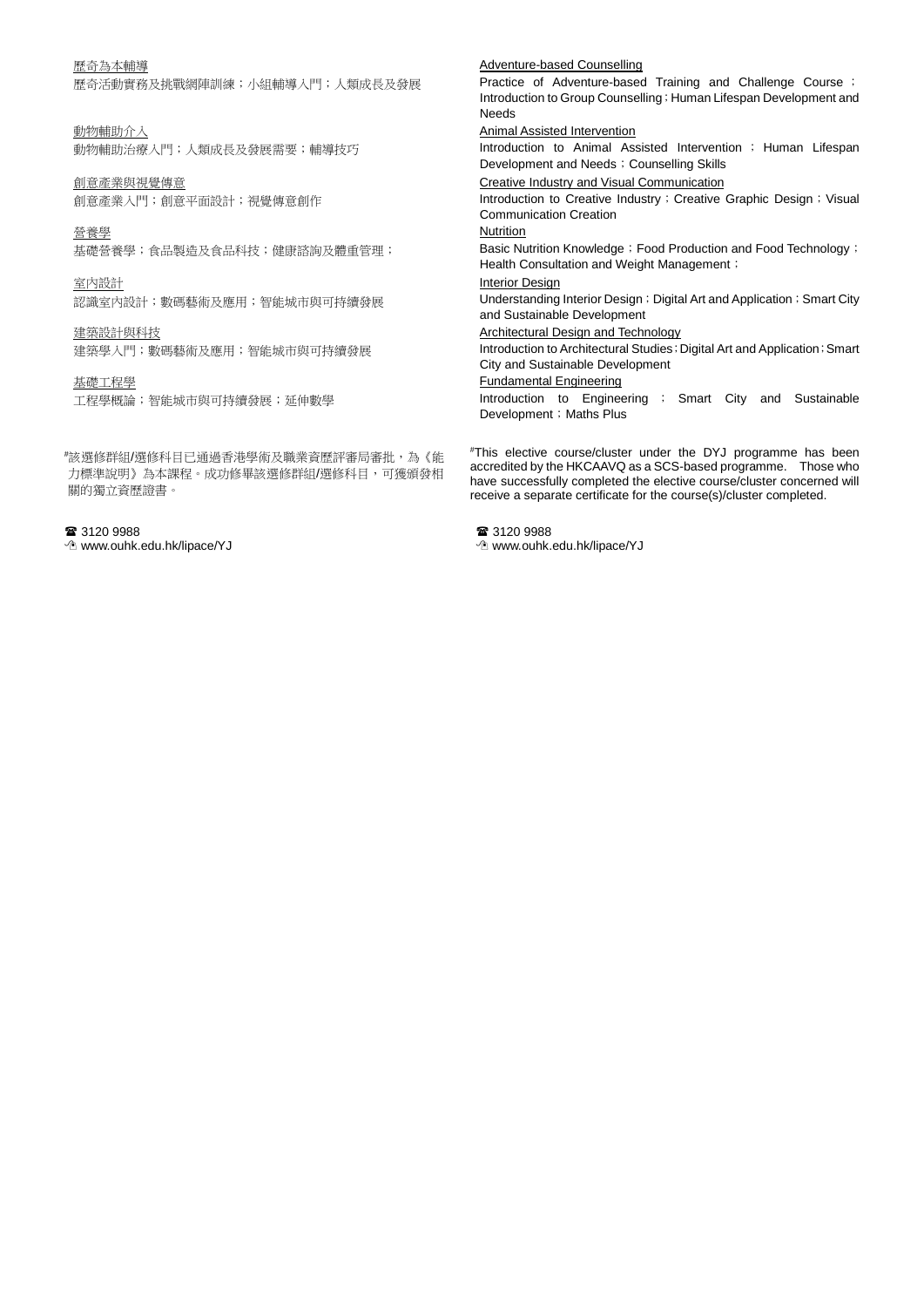紀律部隊 紀律部隊及香港法制簡介;時事分析及面試技巧;健康體適能訓練

酒店管理及旅遊學 酒店房務管理及營運;餐飲業管理及營運;旅遊與旅遊學

航空地勤(物流)服務 航空及機場地勤運作簡介;機場地勤服務運作;機場地勤服務訓練

西式廚藝 西式廚務概覽;食材、營養與健康;西式菜餚製作

時裝及形象設計 時裝設計基礎;時裝及飾物製作技巧;形象設計及潮流趨勢分析

多媒體遊戲設計 遊戲設計;電腦輔助設計;多媒體互聯網應用

社會服務學 香港社會議題研習;心理學導論;社會工作實務與自我認識

運動管理及體適能訓練 運動管理入門;運動比賽策劃及組織;健康體適能訓練

電單車及汽車科技# 輕型汽車故障診斷與維修;維修及保養汽車動力系統;電單車與另類燃 料車輛維修 幼兒教育 幼兒發展;幼兒教與學概論;心理學導論

公務員(文職) 中英文公函寫作技巧;基本法、時事分析及面試技巧;延伸數學

室內設計 室內設計入門;電腦輔助室內設計;室內設計實務

園藝管理(樹藝) 基本園藝學;植物栽培與樹木護養;樹木風險評估與社區保育

食物及營養學 食物化學;食物生物學;基礎營養學

個人護理及美容產品學 基礎個人護理產品學;美容、香薰療法及專業服務學;化妝技巧及美甲 護理

醫療護理 醫療術語概論及應用;常見疾病及感染控制;醫務中心基本醫療儀器

電腦及大數據 基礎程式編寫;數據庫及大數據基礎;延伸數學

人工智能 人工智能基礎;數據庫及大數據基礎;延伸數學

# 該選修群組/選修科目已通過香港學術及職業資歷評審局審批,為《能力 標準說明》為本課程。成功修畢該選修群組/選修科目,可獲頒發相關的 獨立資歷證書。

<sup>3</sup>3127 5800

http://www.vtc.edu.hk/sbi/

# 職業訓練局工商資訊學院 **School of Business and Information Systems,**

**Vocational Training Council Disciplinary Force** Introduction to Disciplinary Forces and Hong Kong Laws; Current Affairs Analysis and Interview Skills; Health and Physical Fitness **Training** Hotel Management and Tourism Studies Room Division Management and Operation; Catering Management and Operation; Travel and Tourism Studies Aviation Ground Service Studies (Logistics) Introduction to Aviation & Ground Handling Operation; Airport Ground Service Operation; Airport Ground Service Training Western Cuisine Introduction to Western Kitchen; Food Commodities, Nutrition and Health; Western Food Preparation Fashion and Image Design Fashion Design Fundamentals ; Fashion and Accessories Technology; Image Design and Trend Analysis Multimedia Game Design Game Design ; Computer-aided Design ; Multimedia Internet Applications Social Services Studies Hong Kong Social Issue Studies; Introduction to Psychology; Practical Skills in Social Services and Self-understanding Sports Management and Physical Fitness Training Introduction to Sports Management; Sports Event Organizations and Applications; Health and Physical Fitness Training Motorcycle Servicing and Automotive Technology<sup>#</sup> Vehicle Servicing and Troubleshooting; Powertrain Servicing and Maintenance ; Motorcycle and Other Fuel Systems Servicing Child Care and Education Early Childhood Development ; Introduction to Early Childhood Teaching and Learning; Introduction to Psychology Civil Service (Clerical) Chinese and English Documents Writing Skills ; The Basic Law, Current Affairs and Interview Skills ; Maths Plus Interior Design Interior Design Fundamentals ; Computer-aided Interior Design ; Interior Design Practice Horticulture Management (Arboriculture) Introduction to Horticulture; Plants Culture and Tree Care; Tree Risk Assessment and Community Conservation Food Science and Nutrition Food Science (Chemistry); Food Science (Biology); Basic Nutritional Studies Beauty and Personal Care Products Studies Foundation in Personal Care Products ; Beauty Therapy, Aromatherapy and Professional Services; Make-up Techniques and Nail Care Treatment Medical Care Introduction to Medical Terminology and its Application; Common Diseases and Infection Control; Basic Medical Equipment in Medical Centre Computing and Big Data Programming Fundamentals; Database and Big Data Fundamental; Maths Plus Artificial Intelligence Artificial Intelligence Fundamental ; Database and Big Data Fundamental: Maths Plus

# This elective course/cluster under the DYJ programme has been accredited by the HKCAAVQ as a SCS-based programme. Those who have successfully completed the elective course/cluster concerned will receive a separate certificate for the course(s)/cluster completed.

<sup>3</sup>3127 5800

http://www.vtc.edu.hk/sbi/